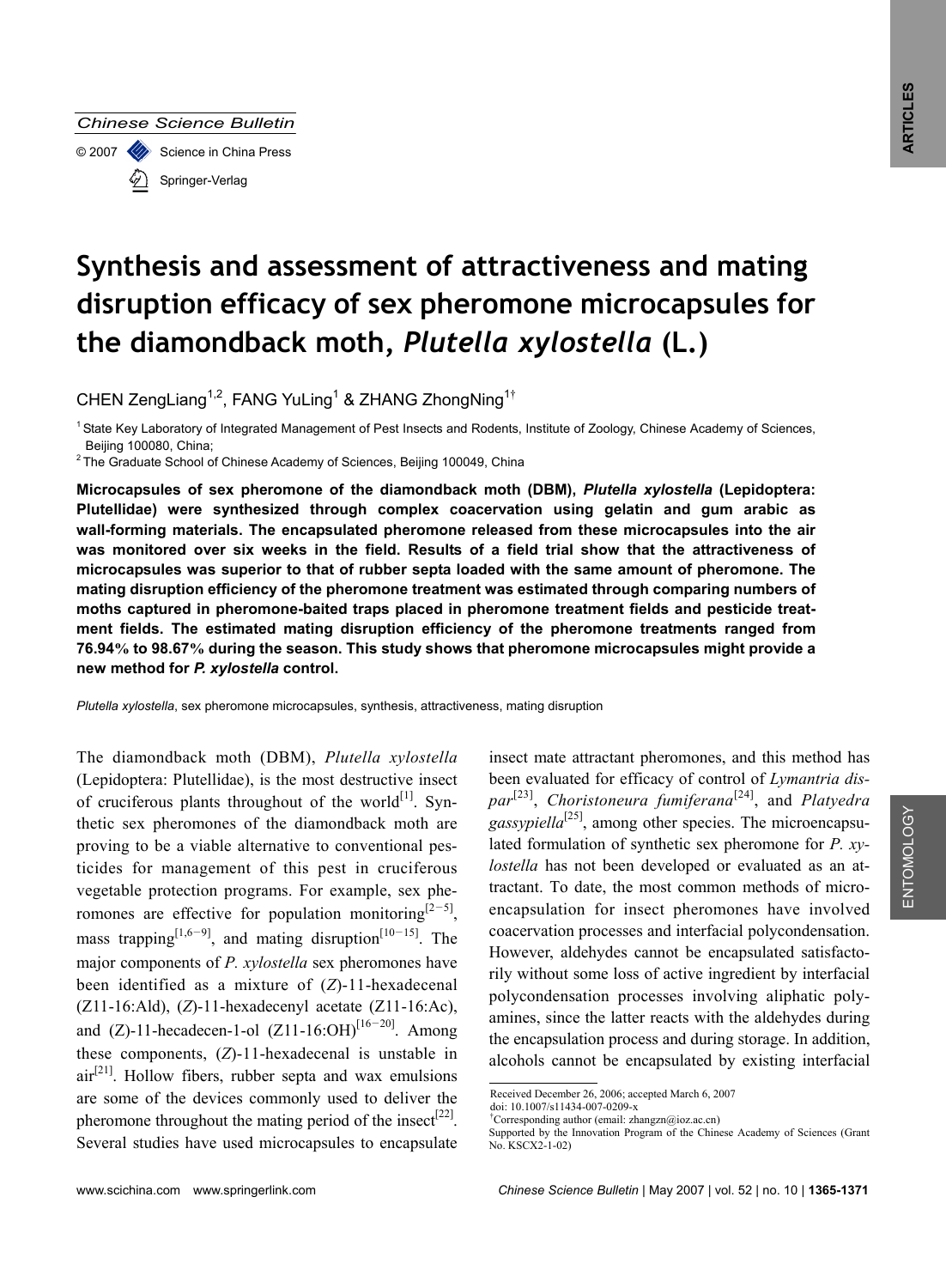methods because they react rapidly with the eletrophilic monomers $^{[26]}$ . Thus, coacervation processes were chosen as the preferred method of microencapsulation for the sex pheromones of *P. xylostella*.

Here we report the synthetic process of microencapsulation of *P. xylostella* sex pheromone through complex coacervation with gelatin and gum arabic used as wall-forming materials. We evaluated the attractiveness to diamondback moths of pheromone microcapsules compared to that of rubber septa by capture success in field monitoring traps. We also estimated mating disruption efficiency of the pheromone microcapsule treatment.

# **1 Materials and methods**

## **1.1 Materials**

Gelatin (isoelectric point at pH 8.0) and gum arabic were purchased from ACROS Organics, New Jersey, USA. Tannic acid was purchased from Tianjin Fuchen Chemical Reagent Factory, China. 25% glutaraldehyde solution  $(C_5H_8O_2)$ , polyvinyl alcohol (PVA, 87%, hydrolyzed, 100000 Da) and isopropyl alcohol were purchased from Beijing Gaili Fine Chemicals Co. Ltd., China. Aqueous sodium hydroxide (0.05 N) and acetic acid (0.05 N) were purchased from Beijing Beihua Chemical Co. Ltd., China. Z11-16:Ald (98%), and Z11-16:Ac (98%) and Z11-16:OH (97%) were purchased from Shin-Etsu Chemical Co., Ltd., Japan. Talcum powder  $($  30  $\mu$ m) and rubber septa (green, 1.5  $cm \times 0.8$  cm) were obtained from the Institute of Zoology, Chinese Academy of Sciences.

## **1.2 Encapsulation procedure**

The primary encapsulating solutions were made by dissolving 2.5 g of gum arabic and 2.5 g of gelatin separately in 100 mL of distilled water at  $(20 \pm 1)$ °C and allowing the solutions to stand for 30 min in a 200-mL beaker. The aqueous solutions were warmed in a water bath at  $(50 \pm 1)$ °C and gently stirred until complete dissolution. Gum arabic solution was then poured into a 500-mL flask, and 4 mL (5 mg/mL) of *P. xylostella* synthetic sex pheromone (Z11-16:Ald, Z11-16:Ac and Z11-16:OH 50:50:1) dissolved in hexane, 20 mL polyvinyl alcohol solution (1%) and the gelatin solution were added sequentially. The mixture was homogenized by stirring with an electromagnetic beater at 500 r/min for 20 min. The pH of the mixture was adjusted to 4.3 by

the dropwise addition of 10% acetic acid solution while stirring at 500 r/min for 20 min; this procedure caused coacervate droplets to form and encapsulate the emulsified oil. Two drops of Tween-20 were added to aid emulsification. Two grams of talcum powder were added 30 min later (to act as a solid dispersant), then 10 mL 25% aqueous gluteraldehyde solution was added to induce the process of cross-linking and solidification at 200 r/min for 1 h. Next, the mixture was cooled to 5℃ by immersion in an ice bath. The final pH was then adjusted to 9.0 by the dropwise addition of 10% sodium hydroxide solution. The mixture was warmed up to 25℃ in a water bath and 10% (*w*/*w*) tannic acid was added to further cross-link and solidify. The resulting dispersion of microcapsules was stirred at 200 r/min for a further 30 min, then diluted to 400 mL with distilled water and filtered through filter paper into a Buchner funnel (100 mm diameter). The precipitate was washed with water and isopropyl alcohol two times, respectively. The wet mass was dried in a vacuum oven at  $20^{\circ}\text{C} - 25^{\circ}\text{C}$  for 24 h, after which the microcapsules (5.95 g) were graded using a series of sieves for uniformity of size in the range of  $100 - 150$  µm diameter. These microcapsules were then stored in a glass bottle at  $0^{\circ}\text{C} - 5^{\circ}\text{C}$ .

## **1.3 Encapsulation efficiency**

10 mg microcapsules were crushed by sonication $^{[22]}$  and extracted with 2 mL hexane (with 20 μg E10-16:Ald as internal standard). The encapsulated pheromone was then dissolved in hexane and the quantities of the pheromone components remaining in the samples were measured by gas chromatography (GC) on a Hewlett Packard 5890 series II gas chromatograph using a capillary column (DB-WAX, 30 m×0.25 mm×0.2  $\mu$ m) with a flame ionization detector (FID) and a splitless injector using nitrogen as the carrier gas. The GC conditions were as follows: the column temperature started at 80℃ (holding for 5 min), rose to 210℃ at 10℃/min, then held at 210℃ for 15 min. The encapsulation efficiency was calculated by the formula:

Encapsulation efficiency=(pheromone entrapped with microcapsules)  $\times$  total weight of microcapsules $\times$ 100/ (initial weight of pheromone) $^{[27]}$ .

There were 5 replicates of the treatment.

## **1.4 Release measurement**

Sixty centrifuge tubes (1.5 mL, with a hole of 1 cm di-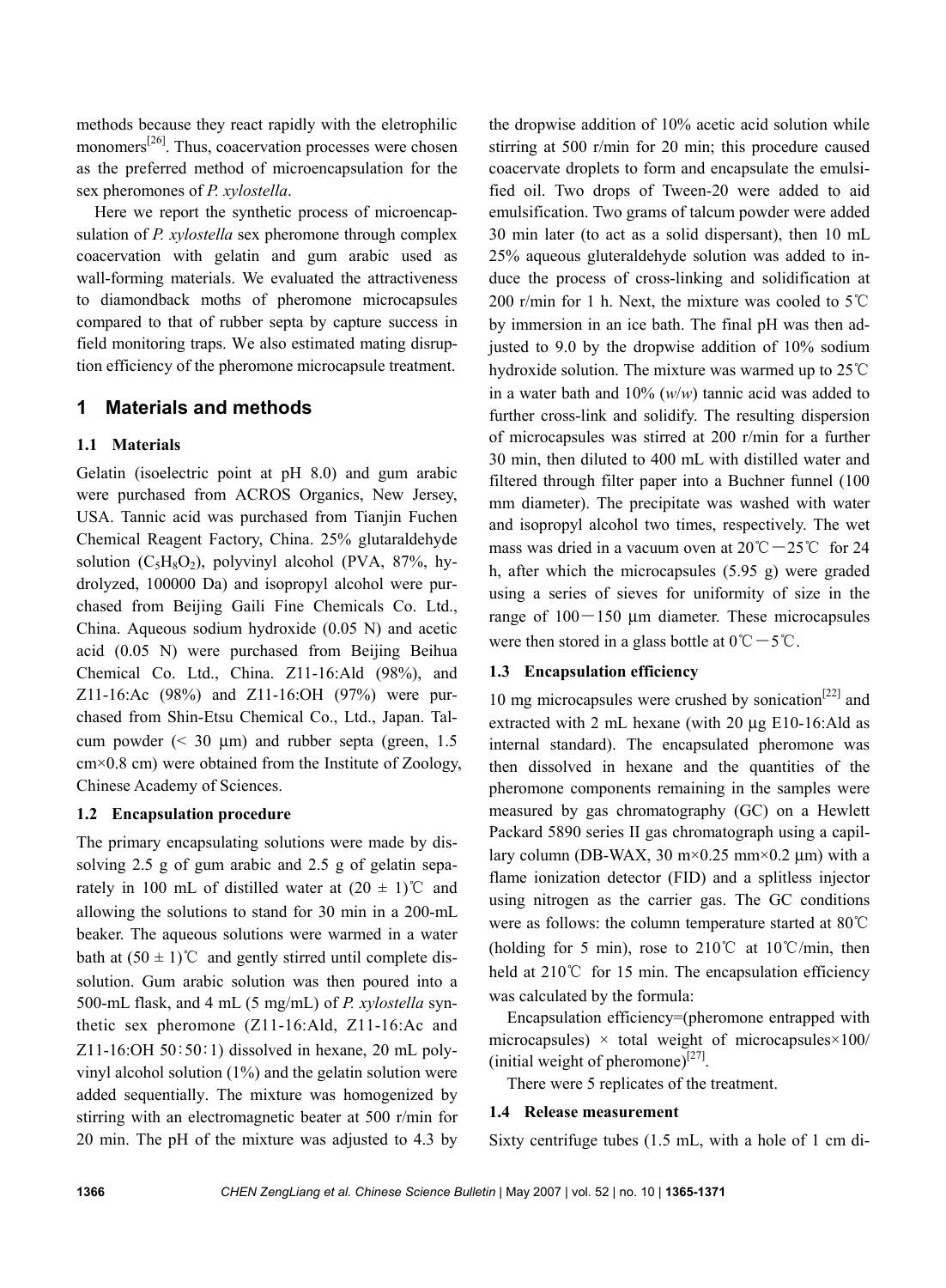ameter in the cap) filled with 10 mg microcapsules each were placed in a field 1 km away from the field in which trapping experiments were conducted, i.e., these tubes were exposed to the same conditions (temperature, wind speed and humidity) experienced in the field trapping experiments. At 4 d intervals (initial 2 d interval), 5 centrifuge tubes were randomly selected (5 replicates), crushed by ultrasonic disintegrator (Soniprep 150, pulse time, 15 s) for 5 min, and extracted with 2 mL hexane (with 20 μg E10-16:Ald as internal standard). The residual encapsulated pheromone was then dissolved in hexane and the quantities of the pheromone components remaining in the samples were measured by gas chromatography (as described above).

The amounts of residual active ingredients in microcapsules were calculated over a period of 6 weeks (from 14 August to 25 September in 2005). The percentage retention of all analytes was calculated by the formula: Retention = analyte remainning at 'X' release time $\times$ 100/ analyte at zero release time $^{[28]}$ .

## **1.5 Attractiveness assessment**

Field tests were conducted in a broccoli (*Brassica oleracea* L. var. *italica* Plenck) cultivation area between 14 August and 17 September 2005 and in a cabbage (*Brassica oleracea* L. var. *capitata* L.) cultivation area between 6 June and 6 July 2006 in Pinggu County, Beijing, China.

The dispensers used were plastic centrifuge tubes filled with microcapsules (30 mg, equal to one rubber seprum). Rubber septa (Z11-16:Ald, Z11-16:Ac and Z11-16:OH 50:50:1 μg) and blank untreated traps were used as control treatments.

In 2005, 15 water traps (diameter 10 cm) were filled with a dilute detergent solution and fitted with a plastic roof. Treated dispensers were hung from the roof above the surface of the water. The traps were placed in the fields 30 cm above the crops and approximately 17 m apart. The number of male moths in the traps was counted every 2 d from 1 June to 1 July after each pheromone application. There were 5 replicates of each treatment.

In order to assess the shelf life of microcapsules and rubber septa, these dispensers were tested after one year of storage at 0℃―5℃. Aged dispensers were compared with newly formulated microcapsules and rubber septa. Twenty water traps were set up and fitted with either rubber septa control dispensers or plastic centrifuge

tubes filled with 30 mg microcapsules (equal to one rubber septum) in a fashion identical to the 2005 study. The number of male moths in the traps was assessed every 2 d for 1 month after each pheromone application. There were 5 replicates of each treatment.

#### **1.6 Mating disruption assessment**

Mating disruption trials with microencapsulated formulations were carried out in Pinggu County, Beijing, China from 2 June to 2 July 2006 in a cabbage (*Brassica oleracea* L. var. *capitata* L.) cultivation area. Pheromone dispensers (30 mg microcapsules/centrifuge tube) were attached to a bamboo pole approximately 1.0 m from the ground at intervals of  $4-5$  m at the rate of 18 g a.i./ha 7 d after the first spring emergence of *P. xylostella* (28 May, 2004; 31 May, 2005). For suppression of *P. xylostella* population density, *Bt* (0.6 *l* a.i./ha) was used one time after the first peak of *P. xylostella* (9 June) in the mating disruption fields. Plots sprayed with chlorfluazuron (0.6 kg a.i./ha) 4 times (9 June, 14 June, 20 June, 27 June) were used as controls. The trial was laid out in a randomized complete block design with five replications (0.02 ha) of each treatment. The distance between the mating disruption field and the chemical insecticide control field was over 1 km. A plastic water trap baited with synthetic pheromone was positioned at the center of each plot. The effectiveness of mating disruption was measured as the reduction in capture of male moths in the traps in the treated plots relative to capture in similar traps in untreated, control plots.

## **1.7 Statistical analysis**

Data were analyzed in SPSS 11.01 and differences between means were tested for significance at the 5% level by Tukey's test or Paired-samples *t* test.

# **2 Results**

## **2.1 Encapsulation efficiency**

The encapsulation efficiency of Z11-16:Ald, Z11-16:Ac and Z11-16:OH were 95.76%, 89.60% and 95.21% respectively (Table 1). This shows that the three components of sex pheromones of *P. xylostella* were encapsulated efficiently through this microencapsulation process.

## **2.2 Persistence assessment**

The percentage of active ingredients remaining in microcapsules after 6 weeks of direct exposure in the field (Table 2) is shown in Figure 1. These data show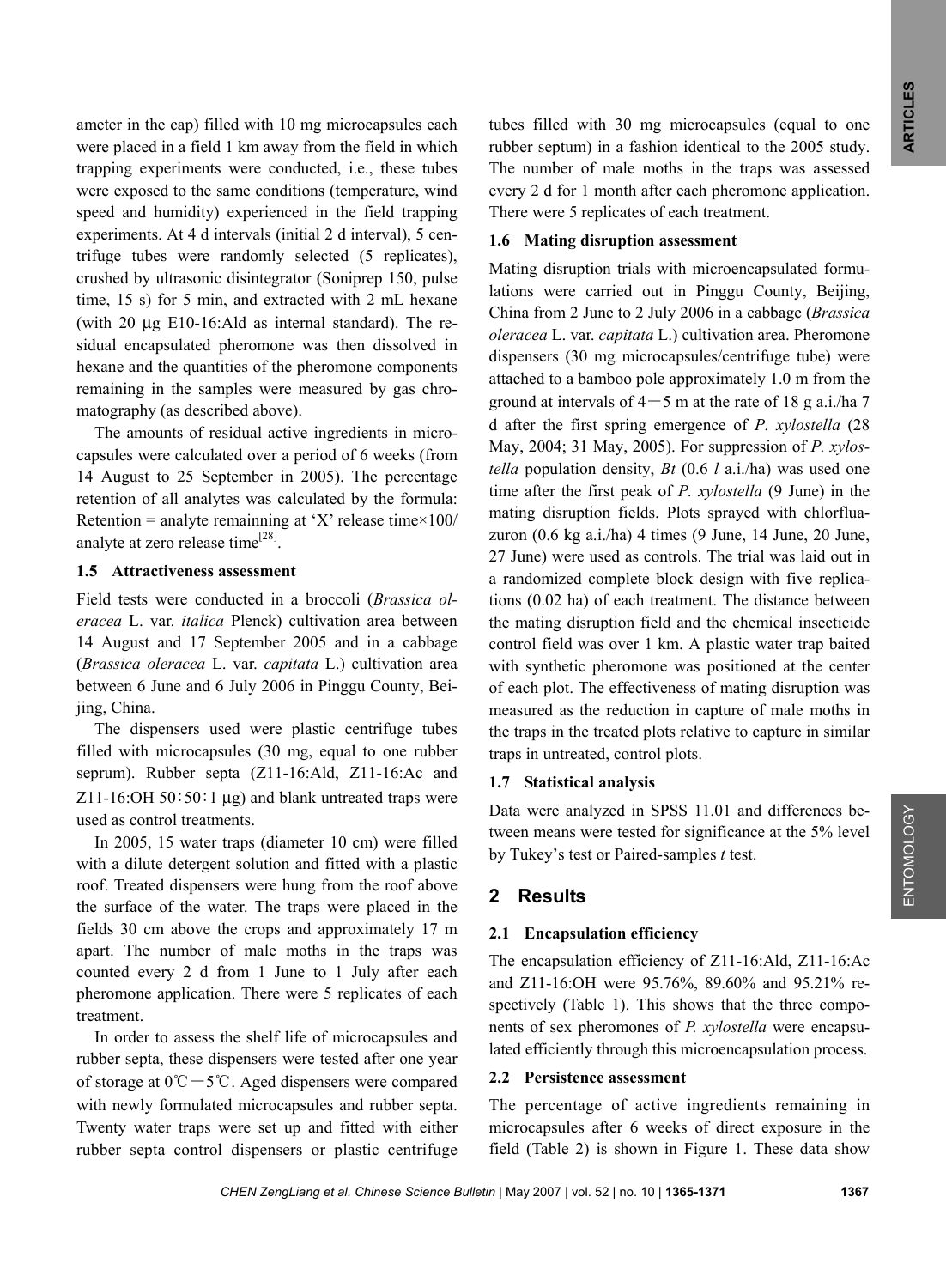**Table 1** Encapsulation efficiency of synthetic pheromone of *P. xylostella*

| Pheromone      | Weight in sample microcapsules<br>$(10 \text{ mg}) \pm \text{SE}$ (µg) | Weight in total microcapsules<br>$(5.95 \text{ g}) \pm \text{SE (mg)}$ | Weight of initial (mg) | Encapsulation<br>efficiency $\pm$ SE (%) |
|----------------|------------------------------------------------------------------------|------------------------------------------------------------------------|------------------------|------------------------------------------|
| $Z11-16$ : Ald | $15.94 \pm 0.03$                                                       | $9.48 \pm 0.01$                                                        | 9.90                   | $95.76 \pm 0.13$                         |
| $Z11-16$ : Ac  | $14.9 \pm 0.02$                                                        | $8.87 \pm 0.01$                                                        | 9.90                   | $89.60 \pm 0.08$                         |
| $Z11-16:OH$    | $0.32 \pm 0.01$                                                        | $0.19 \pm 0.01$                                                        | 0.20                   | $95.21 \pm 0.01$                         |

Table 2 Temperature and relative humidity during the experiment in 2005<sup>a)</sup>

| Date              | Temperature $({\degree}C)$ |                   | Relative humidity $(\%)$ |                   |                     |         |
|-------------------|----------------------------|-------------------|--------------------------|-------------------|---------------------|---------|
|                   | $\sim$<br>maximum          | $\sim$<br>minimum | average                  | $\sim$<br>maximum | $\cdots$<br>minimum | average |
| $14 - 21$ Aug     | 35.0                       | 24.0              | 28.8                     | 100.0             | 61.0                | 79.5    |
| $22 - 28$ Aug     | 33.0                       | 23.0              | 26.5                     | 97.0              | 54.0                | 78.0    |
| $29$ Aug $-4$ Sep | 33.0                       | 21.0              | 25.7                     | 94.0              | 47.0                | 76.0    |
| $5 - 11$ Sep      | 32.0                       | 19.0              | 23.4                     | 96.0              | 57.0                | 75.0    |
| $12 - 18$ Sep     | 30.0                       | 14.0              | 21.6                     | 91.0              | 52.0                | 73.0    |
| $19 - 26$ Sep     | 29.0                       | 13.0              | 20.3                     | 89.0              | 40.0                | 68.5    |

a) Only light rain in the evening of 14 Aug, the other days were generally sunny during the experiment.



**Figure 1** Persistence of pheromone components of *P. xylostella* entrapped in microcapsules.

that after a very high initial pheromone release rate on days  $0-2$ , the microcapsules had a fairly constant rate of pheromone release later in the season.

#### **2.3 Attractiveness assessment**

In the 2005 and 2006 trials, with different *P. xylostella* density in different seasons, traps baited with the microcapsules dispenser captured more moths than did rubber septa (Figures 2 and 3), and the microcapsules remained attractive throughout the entire season (Figures 4 and 5).

In the 2006 trial, the average number of captured moths was significantly different at *P*<0.05 not only between the 'new' microcapsules and the 'old' microcapsules but also between the 'old' microcapsules and the 'new' rubber septa (Figure 3). It appears that protection of pheromone is superior in the former dispenser type during long-term storage.



**Figure 2** Means of *P. xylostella* captured with different treatments. Numbers in columns followed by the same letters do not differ significantly at *P*<0.05 (one-way ANOVA followed by Tukey's test, SPSS 11.01).



**Figure 3** *P. xylostella* caught in traps baited with two types of 'new' and 'old' dispensers. Numbers in columns followed by the same letters do not differ significantly at *P*<0.05 (one-way ANOVA followed by Tukey's test, SPSS11.01).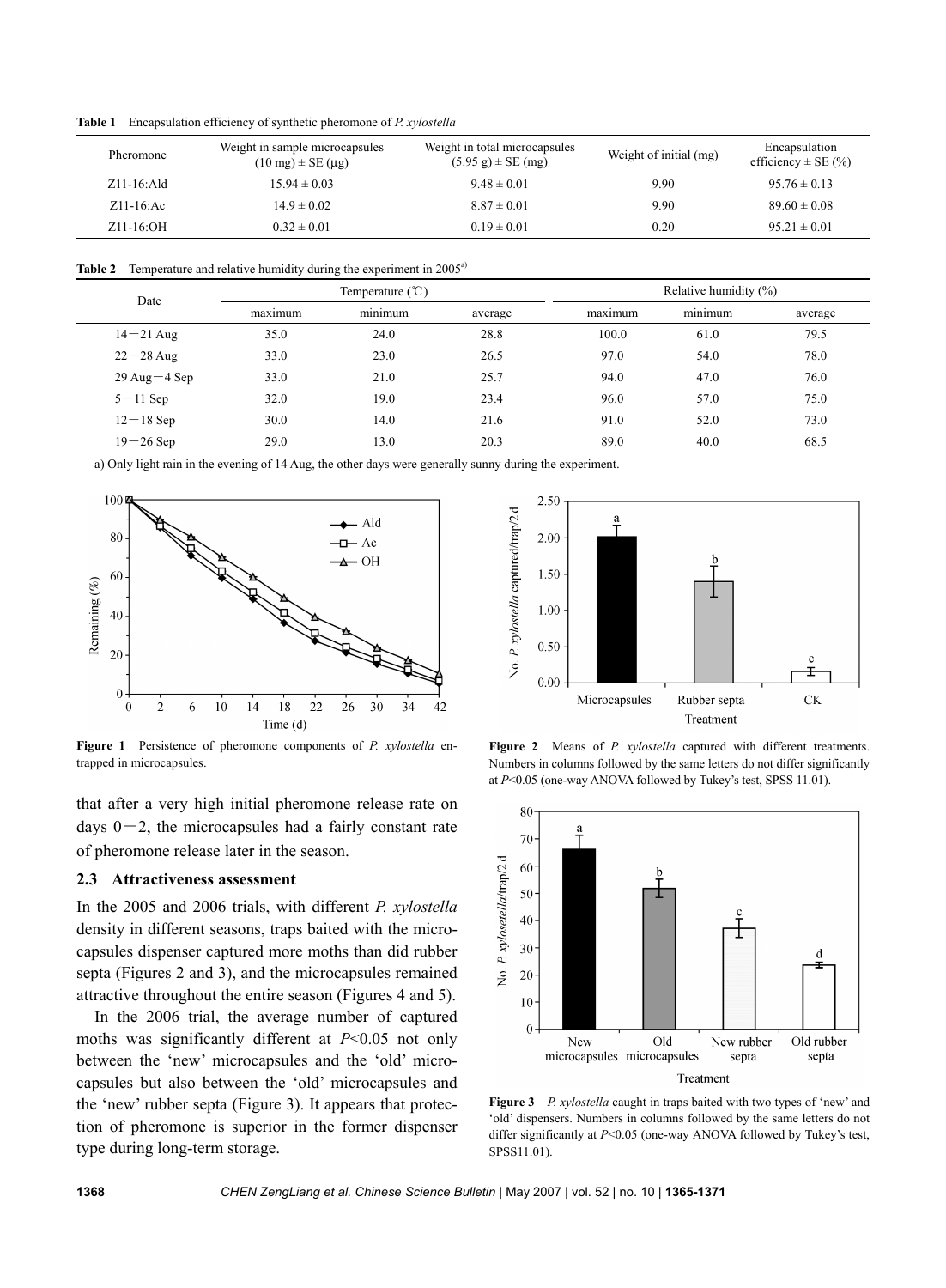

**Figure 4** Season-long capture in traps with different treatments in 2005. CK, blank untreated traps.



**Figure 5** Season-long capture in traps with different treatments in 2006.

#### **2.4 Mating disruption assessment**

No significant differences were detected between the number of male *P. xylostella* captured in pheromone-

treated fields compared to control fields on 2 June, suggesting that the density of *P. xylostella* in all fields was equal before the experiment. There were significant differences in the numbers of male *P. xylostella* caught in pheromone-baited traps between pheromone-treated and untreated (control) fields (Table 3). Reduction in capture of male *P. xylostella* lasted for at least four weeks when the formulation was applied at  $18 \text{ g a.i./ha (Figure 6)}$ , and the estimated mating disruption efficiency of the pheromone treatments ranged from 76.94% to 98.67% during the season (Table 3).

## **3 Discussion**

Synthetic sex pheromone of *P. xylostella* was encapsulated efficiently through a complex coacervation process using gelatin and gum arabic as wall-forming materials.



**Figure 6** Mating disruption of *P. xylostella* in 0.02 ha plots with microcapsules applied at 18 g a.i./ha (2006).

**Table 3** Number of *P. xylostella* moths caught in traps baited with synthetic sex pheromone in the pheromone-treated and untreated fields (2006)

| <b>There</b> is a more of F, <i>a fosteria</i> mone caught in taps saled with synthetic sex pheromone in the pheromone treated and anticated Heras (2000) |                               |                             |                                         |  |  |
|-----------------------------------------------------------------------------------------------------------------------------------------------------------|-------------------------------|-----------------------------|-----------------------------------------|--|--|
| Date                                                                                                                                                      | Microcapsules (mean $\pm$ SE) | Insecticide (mean $\pm$ SE) | Reduction $\frac{9}{6}$ (mean $\pm$ SE) |  |  |
| $2-Jun^{a}$                                                                                                                                               | $22.20 \pm 2.23$ a            | $21.30 \pm 3.46$ a          |                                         |  |  |
| 4-Jun                                                                                                                                                     | $17.80 \pm 1.66$ a            | $78.20 \pm 2.75$ b          | $76.94 \pm 2.68$                        |  |  |
| 6-Jun                                                                                                                                                     | $21.20 \pm 0.97$ a            | $105.20 \pm 11.56$ b        | $78.52 \pm 3.15$                        |  |  |
| 8-Jun                                                                                                                                                     | $29.60 \pm 2.04$ a            | $207.20 \pm 15.66$ b        | $85.41 \pm 1.39$                        |  |  |
| $10 - Jun$                                                                                                                                                | $15.80 \pm 1.53$ a            | $134.60 \pm 12.20$ b        | $87.52 \pm 2.25$                        |  |  |
| $12-Jun$                                                                                                                                                  | $14.20 \pm 1.50$ a            | $145.60 \pm 12.93 b$        | $89.86 \pm 1.69$                        |  |  |
| $14-Jun$                                                                                                                                                  | $7.20 \pm 1.88$ a             | $96.40 \pm 4.74$ b          | $92.81 \pm 3.02$                        |  |  |
| $16$ -Jun                                                                                                                                                 | $12.60 \pm 1.08$ a            | $124.80 \pm 18.85$ b        | $89.02 \pm 1.60$                        |  |  |
| $18 - Jun$                                                                                                                                                | $7.60 \pm 0.68$ a             | $72.20 \pm 8.05$ b          | $88.67 \pm 2.23$                        |  |  |
| $20 - Jun$                                                                                                                                                | $2.60 \pm 1.60$ a             | $42.00 \pm 6.03$ b          | $94.62 \pm 3.49$                        |  |  |
| $22-Jun$                                                                                                                                                  | $3.60 \pm 1.50$ a             | $37.20 \pm 6.92$ b          | $87.23 \pm 5.96$                        |  |  |
| $24$ -Jun                                                                                                                                                 | $1.40 \pm 0.98$ a             | $37.60 \pm 7.67$ b          | $96.54 \pm 2.12$                        |  |  |
| $26$ -Jun                                                                                                                                                 | $0.80 \pm 0.37$ a             | $23.80 \pm 3.51$ b          | $96.81 \pm 1.67$                        |  |  |
| $28 - Jun$                                                                                                                                                | $0.80 \pm 0.58$ a             | $11.60 \pm 0.52$ b          | $93.46 \pm 4.85$                        |  |  |
| $30 - Jun$                                                                                                                                                | $1.20 \pm 0.37$ a             | $17.60 \pm 2.48$ b          | $94.39 \pm 3.34$                        |  |  |
| $2-Jul$                                                                                                                                                   | $0.20 \pm 0.20$ a             | $12.20 \pm 0.86$ b          | $98.67 \pm 1.33$                        |  |  |

a) Pretreatment. Means followed by the different letters in the same range are significantly different at *P*<0.05 (Paired-samples *t* test).

ENTOMOLOGY

ENTOMOLOGY

**ARTICLES** 

ARTICLES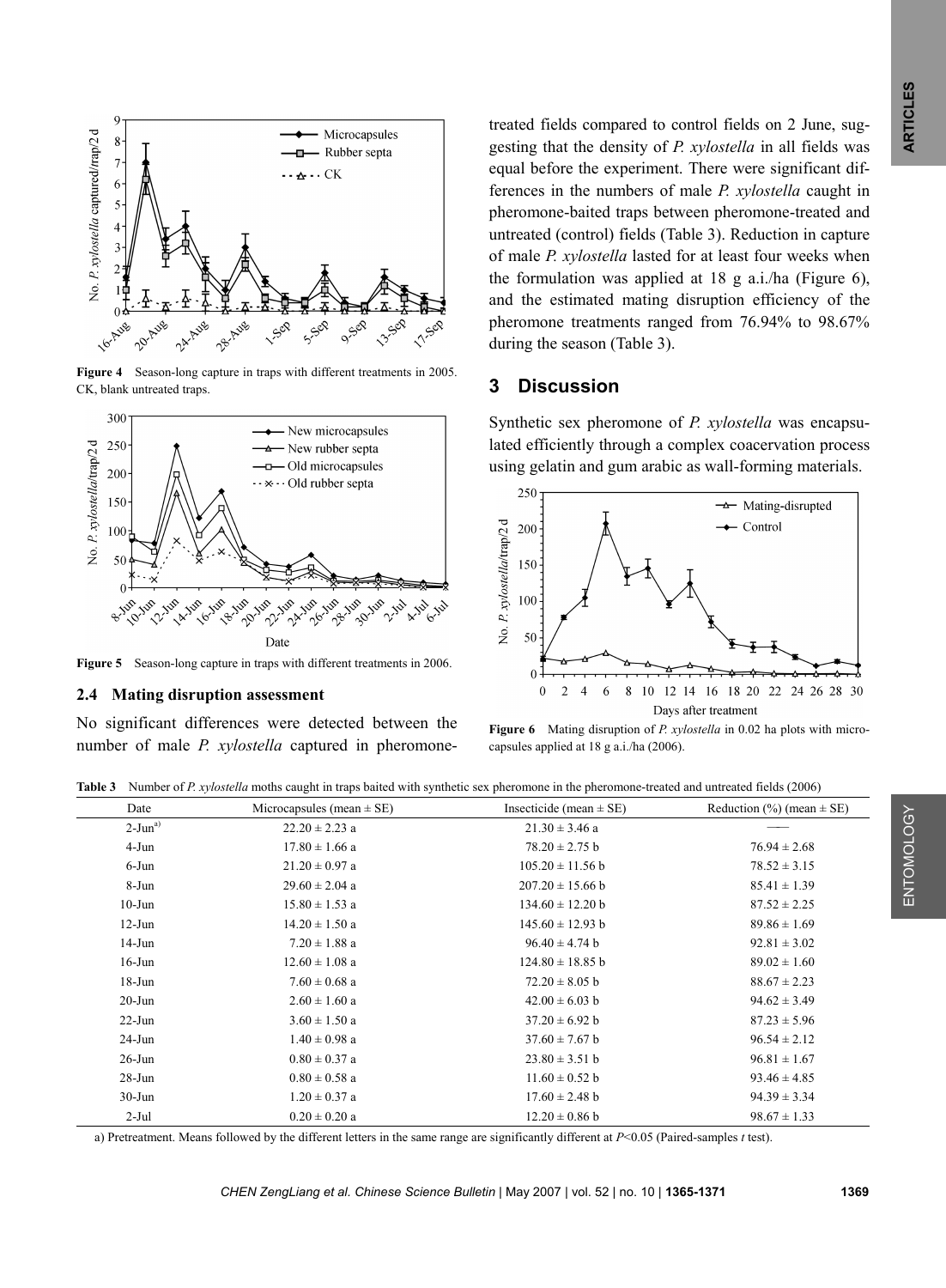It is widely recognized that to optimize the technique, the performance of pheromone formulations should be evaluated in the field or forest rather than in the laboratory. Only by field examination of the emission rates of the formulations, their comparative longevity, the effects of weather, and the spatial distribution of the particles can a rational choice of formulation be made<sup>[23]</sup>. In our study, the microcapsules had a fairly constant release rate when they were directly exposed for 6 weeks in field during 2005. More moths were caught in traps baited with microcapsules than in either those baited with rubber septa with the same pheromone content or the blank control treatments. Microcapsules remained attractive to male moths throughout the season and more moths were caught in traps baited with aged or new microcapsules than with aged or new rubber septa.

During the mating disruption experiment, signifycantly fewer male *P. xylostella* were caught in pheromone-baited traps in pheromone-treated compared to untreated fields. Although *Bt* (0.6 *l* a.i./ha) was applied in pheromone-treated plots on 9 June 2006 to suppress the population density of *P. xylostella* for commercial purposes, greater than eight moths per trap per night were captured in pheromone traps (Table 3), the threshold level for insecticide treatment<sup>[5]</sup>. The numbers of male *P. xylostella* were substantially greater in untreated fields than in pheromone-treated fields, suggesting that the microcapsules effectively disrupted pheromone-mediated communication of *P. xylostella*.

Microcapsules are generally applied over large areas

- 1 Wang X P, Le V T, Fang Y L, et al. Trap affect on the capture of *Plutella xylostella* (Lepidoptera: Plutellidae) with sex pheromone lures in cabbage fields in Vietnam. Appl Entomol Zool, 2004, 39(2): 303―309
- 2 Baker P B, Shelton A M, Andale J T. Monitoring of diamondback moth (Lepidoptera: Plutellidae) in cabbage with pheromones. J Econ Entomol, 1982, 75: 1025―1028
- 3 Shirai Y, Nakamura A. Relationship between the numbers of wild males captured by sex pheromone trap and the population density estimated from a mark-recapture study in the diamondback moth, *Plutella xylostella* (L.) (Lepidoptera: Plutellidae). Appl Entomol Zool, 1995, 30: 543―549
- 4 Ronald T. Relationship between the number of males captured by sex pheromone traps and wild population density in the field. J Entomol Sci, 1997, 22: 120―137
- 5 Reddy G V, Guerrero A. Optimum timing of insecticide applications against diamondback moth *Plutella xylostella* in cole crops using threshold catches in sex pheromone traps. Manag Sci Pest, 2001,

with conventional spray equipment and numerous variables can be manipulated to control the release characteristics, e.g. capsule wall thickness, capsule size, capsule wall composition and internal composition<sup>[29]</sup>. In our study microcapsules were applied with centrifuge tubes, but the results still provide some evidence that the *P. xylostella* sex pheromone microcapsules have favorable release characteristics and biological efficacy. Because they were easily prepared, protected the pheromone from oxidation and irradiation during storage and release, and controlled the rate of release of the pheromone active ingredient, microcapsules show promise as efficient delivery devices for synthetic pheromone of *P. xylostella*.

Microcapsules of *P. xylostella* sex pheromone in our study were small particles with in the  $100-150 \mu m$ diameter range. If some emplastic material could be bound to the microcapsules and adhered to male *P. xylostella*, microcapsules might serve as flying dispensers (mobile point sources) of pheromone, causing a confusion effect similar to the effect of electrostatic Entostat<sup>TM</sup> powder (http://www.exosect.com/solutions/products/exosex.asp). More extensive research is needed to further optimize microcapsules of *P. xylostella* sex pheromone for use in the control applications of male trapping and mating disruption.

*The authors thank ZHAO ChengHua, LU Hong, LI MingYuan and LIU Jun for their assistance with the experiment work; and Dr. Pitan O. (University of Agriculture, Abeokuta, Nigeria) for his comments on the earlier version of this report.*

57(1): 90―94

- 6 Chisholm M D, Underhil E W, Steck W F. Field trapping of the diamondback moth (Lepidoptera: Plutellidae) using synthetic sex attractants. Environ Entomol, 1979, 8: 516―518
- 7 Mclaughlin J R, Mitchell E R, Kirsch P A. Mating disruption of DBM in cabbage: Reduction of mating and suppression of larval populations. J Econ Entomol, 1994, 97: 1198―1204
- 8 Reddy G V P, Urs K C D. Mass trapping of diamondback moth *Plutella xylostella* in cabbage fields using synthetic sex pheromone. Int Pest Cont, 1997, 39: 125―126
- 9 Reddy G V P, Guerrero A. Pheromone-based integrated pest management to control the diamondback moth *Plutella xylostella* in cabbage fields, Pest Manag Sci, 2000, 56: 882―888
- 10 Chisholm M D, Underhill E W, Palaniswamy P, et al. Orientation disruption of male diamondback moths (Lepidoptera: Plutellidae) to traps baited with synthetic chemicals or female moths in small field plots. J Econ Entomol, 1984, 77: 157―160
- 11 Chow Y S. Disruption effect of the synthetic sex pheromone and its